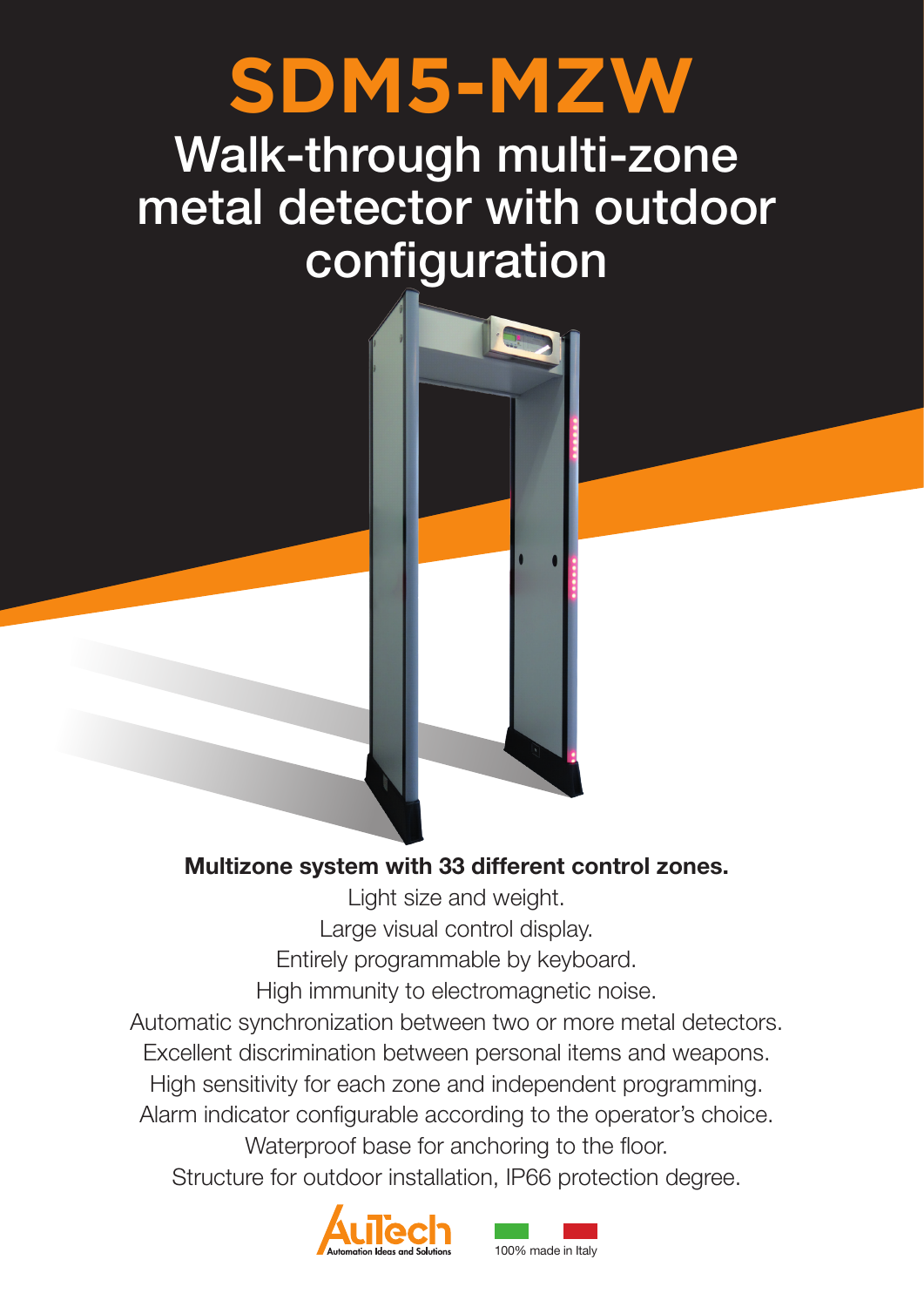#### Walk-through multi-zone metal detector with **SDM5-MZW** outdoor configuration - 33 different control zones

# **ELECTRONIC CONTROLLER**

Case with stainless steel structure anti-vandal and outdoor installation (IP66). Feeder with input voltage 100-240Vac / 50-60Hz. Feeding voltage 24VDC Electrical absorption 30 Watt max. Sampling frequency from 3 kHz to 8 kHz. Temperature range -20°C +70°C. Non condensed relative humidity 0 - 95%. Multi-zone system with 33 signaling zones. Precise and simultaneous detection of several metal objects through 11 vertical zones and 3 horizontal ones High sensitivity for each zone and independent programming. Detection of ferrous, non-ferrous, magnetic, non-magnetic items and of objects made of mixed alloys. Uniformity of detection throughout the internal volume of the passage Excellent discrimination between personal items and weapons. High immunity to mechanical interference and electromagnetic noise (X-ray systems monitors, CCTV horizontal synchronization, etc.) through digital signal analysis algorithms. Programming via keypad. Direct selection of international safety standards by the programming menu. Viewing configuration settings via LCD. Safety key for access to programming. Self-diagnosis system. Storage parameters via solid state memory. Incorporated RS232 serial interface board. **Options** Ethernet Network Connection by means of an external module. Remote Management Software (Windows O.S.). Feeder with battery charger with input voltage 100-240Vac 50-60Hz. Auxiliary buffer batteries 2 hours autonomy.

## **GENERAL SPECIFICATIONS**

Access to the front panel protected by mechanical lock and password on two levels (user - Super User). Automatic synchronization between two or more metal detectors (with no connecting cables). Waterproof base for fastening on the floor. It requires no initial or periodic calibration. Control for sabotage prevention. All parameters programmable. Low maintenance LCD display for programming function indication. Visual indication proportional to the mass of metal detected (under and above the threshold). General external background noise measurement proportional to the threshold set. External electromagnetic noise measurement proportional to the threshold set. 100 sensitivity levels. 06 amplification levels. High speed interception (adjustable up to 15 m/sec). Short programmable reset time, for a high flow of continuous transit (more than 50 persons/min). 20 analysis values. 100 manual frequency searching values. 20 configurable programs for greater versatility. 2500 different frequency combinations. Filters inserting by programming. 100 acoustic intensity levels. 100 alarm time levels. 200 volume levels.

Ontions

Metal samples test (OTP). Designed according to the FAA 3 standards.

# **STRUCTURE**

The MEG material 4 mm is not subject either to flaking or delamination of the decorative surface. MEG is not hazardous to the health and is non-polluting to the environment. It is composed of 70% by cellulose fibers and of 30% by thermosetting resins; it does not contain asbestos and is free from heavy materials. No emission of gases, vapors, solvents or liquids.





Via Alfredo Binda, 15 - fraz. Penna 52028 - Terranuova Bracciolini (Arezzo) - Italy Tel. e Fax: +39 055 9705347 info@autechsrl.net